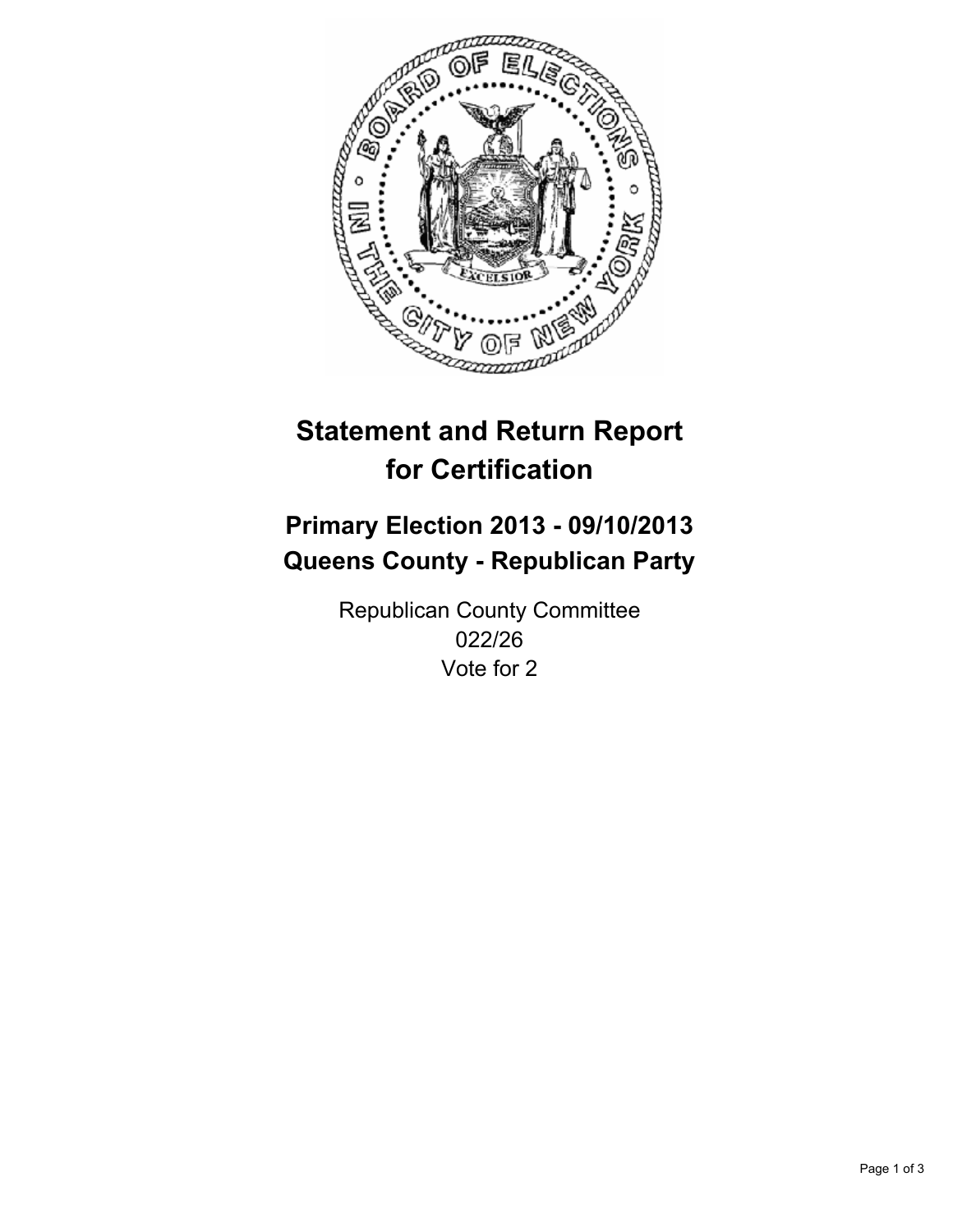

## **Assembly District 26**

| <b>EMERGENCY</b>      | 0        |
|-----------------------|----------|
| ABSENTEE/MILITARY     | 2        |
| <b>FEDERAL</b>        | 0        |
| SPECIAL PRESIDENTIAL  | 0        |
| AFFIDAVIT             | $\Omega$ |
| <b>VASILE POPTEAN</b> | 8        |
| VICTORIA C. POPTEAN   | 9        |
| <b>JOSEPH VALENZA</b> | 8        |
| SANDRA VALENZA        | 4        |
| <b>Total Votes</b>    | 29       |